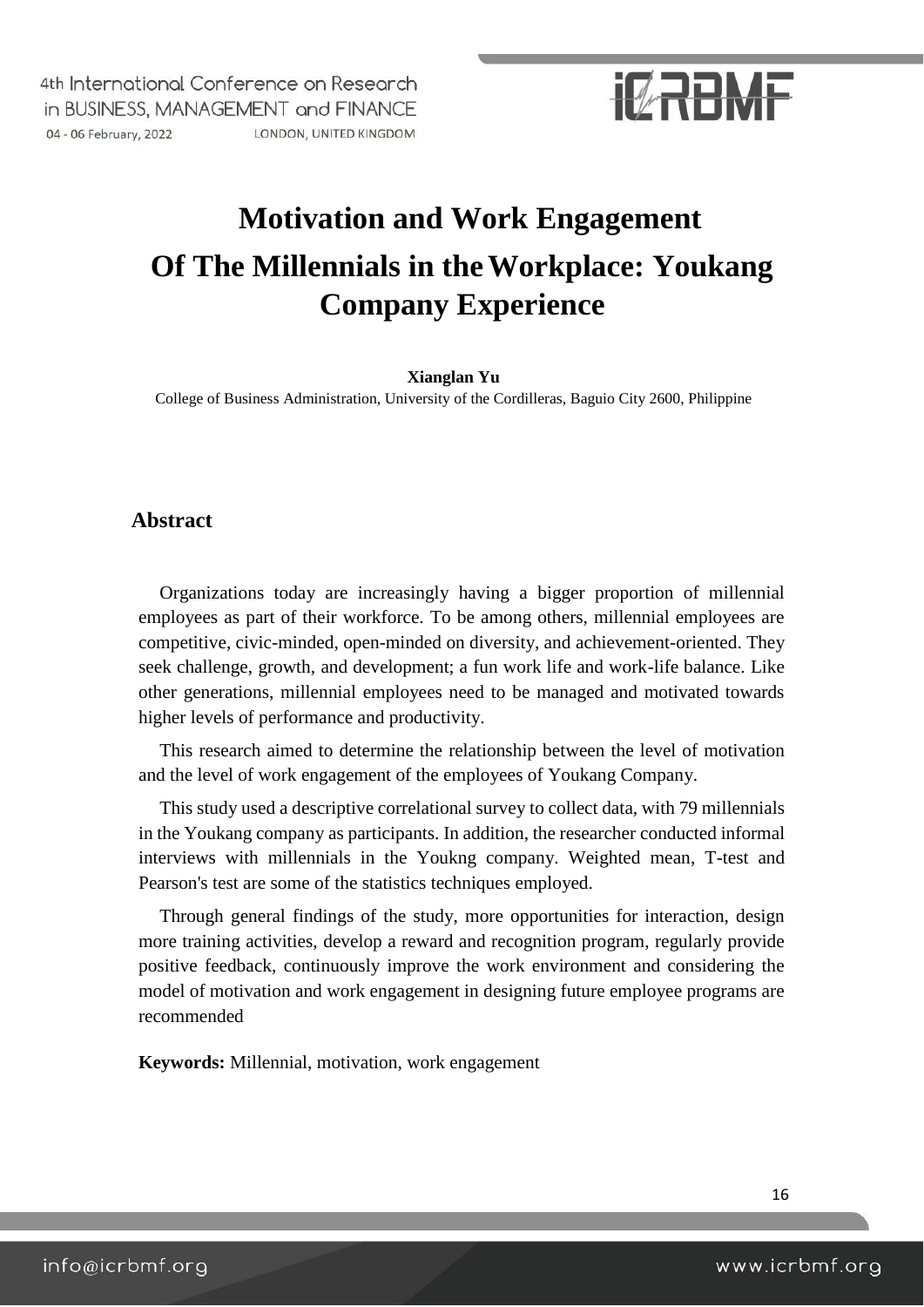# **IZRBMF**

### **1. Introduction**

Human resources are the main and most valuable source of the organization and hence their level of motivation has a significant impact on the organization's productivity as a whole (Bhazin, 2019).

The demographic profile of the human resources of many companies shows an increasingly high number of millennial employees. Being a generation that may be different from previous generations of employees, human resource managers as well as managers at the top levels of the organizational hierarchy need to ensure that their policies support the generational characteristics of the millennial workers. Specifically, they must be able to use systems and policies that can bring about high levels of motivation and work engagement among the millennials. This is a need that becomes even more critical given the competitive environment in the biotechnological industries. The nature of the biotechnical companies requires employees who can think innovatively and creatively, traits that millennial employees are expected to possess. Thus, companies must be able to create a work environment that motivates the millennial employees and retain them as well.

Work engagement is also another equally important factor in organizational performance. Work engagement is most often defined as "a positive, fulfilling, workrelated state of mind that is characterized by vigor, dedication, and absorption" (Schaufeli et al.,2002) as cited by Bakker and Albrecht (2018).

Engaged workers are very much active in the activities of the organization and are one of the reasons for the productivity of the organization. Ryba (2021) cited a Harvard survey showing that 92% business executives believe that engaged employees perform better, boosting the success of their teams and the outcomes of their organizations.

Bakker, Demerouti, and Sanz-Vergel (2014) also concluded in their paper that it is desirable for public and private organizations to have highly engaged employees as engagement has been shown to correlate with high levels of creativity, task performance, organizational citizenship behaviors, and client satisfaction.

There have been studies done to see if there is a link between motivation and engagement and how strong it is.

Khan and Iqbal conducted a study on this association in 2013. Their findings revealed that intrinsic and extrinsic drive, as well as work engagement, have a strong positive association. However, the link between extrinsic drive and work engagement was higher than the link between intrinsic motivation and engagement.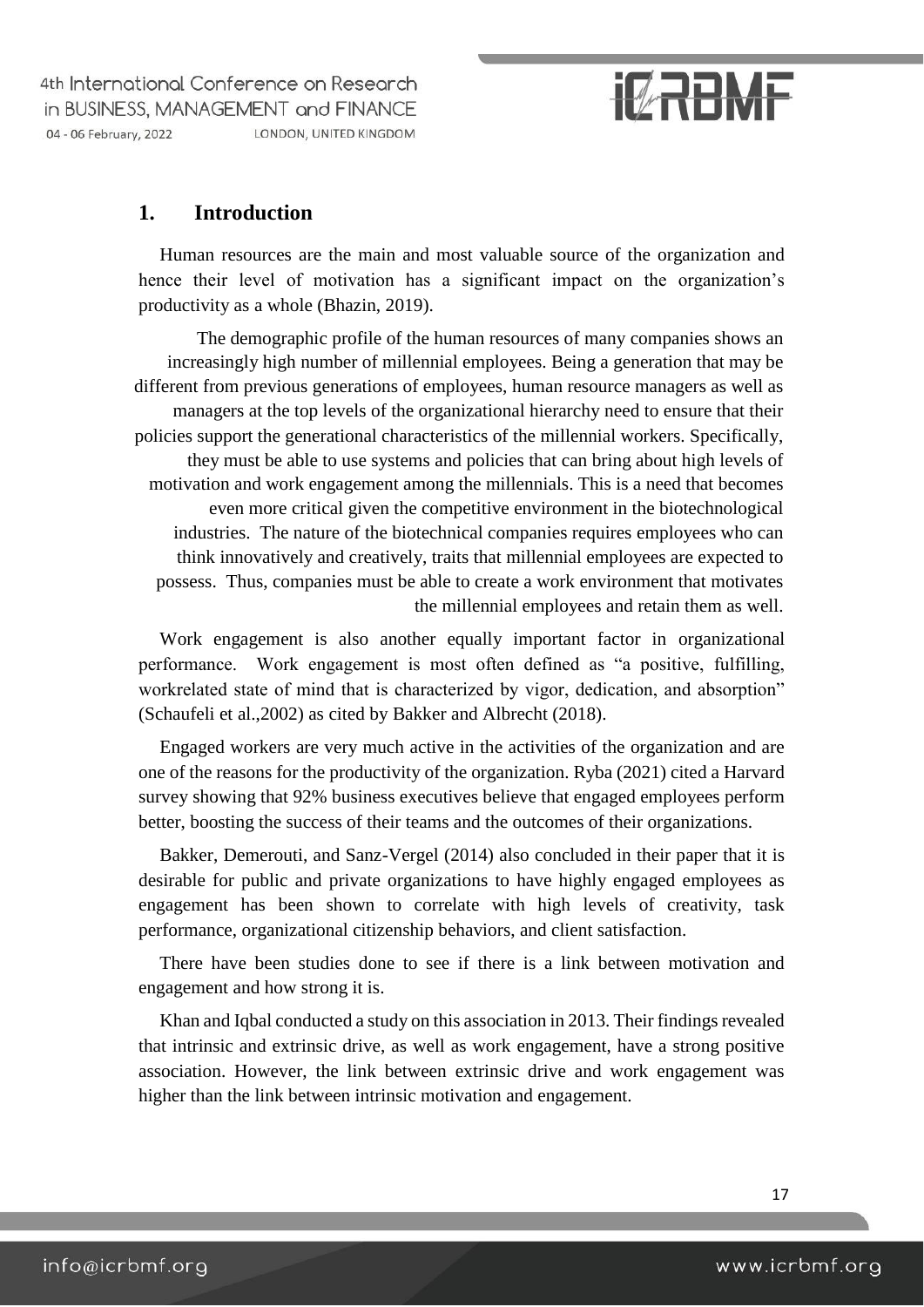

While the relationship of motivation and engagement have been studied, this researcher did not see studies conducted on this relationship in China. The study thus fills a gap present in Chinese literature.

This research is also important because, as Kidwai noted in 2019, the Chinese Millennial Generation is said to be capable of transforming China. Thus, organizations that operate in a very tough and competitive environment, such as biotechnological enterprises, should pay special attention to the motivation and work engagement of Chinese millennial employees.

#### **2. Methodology**

This study used the descriptive correlational survey and questionnaire survey. The researcher e-mailed the electronic edition of the survey questionnaire to HR department of Youkang company on 29th August 2021. The head of the HR department printed out of specific quantities questionnaires to distribute them to respondents on 30th August and retrieved the answered survey forms on the same day.

The interviews were made on 6th September. The researcher personally went Youkang company and conducted face to face interviews with the Heads of HR department, laboratory department, production department, quality control department and marketing department in respectively. The researcher used the weighted mean to interpret the responses for the level of motivation as well as the level of work engagement. T-Test for independent samples for difference between levels of extrinsic and intrinsic motivation ANOVA for differences between three dimensions of work engagement Pearson's test of correlation.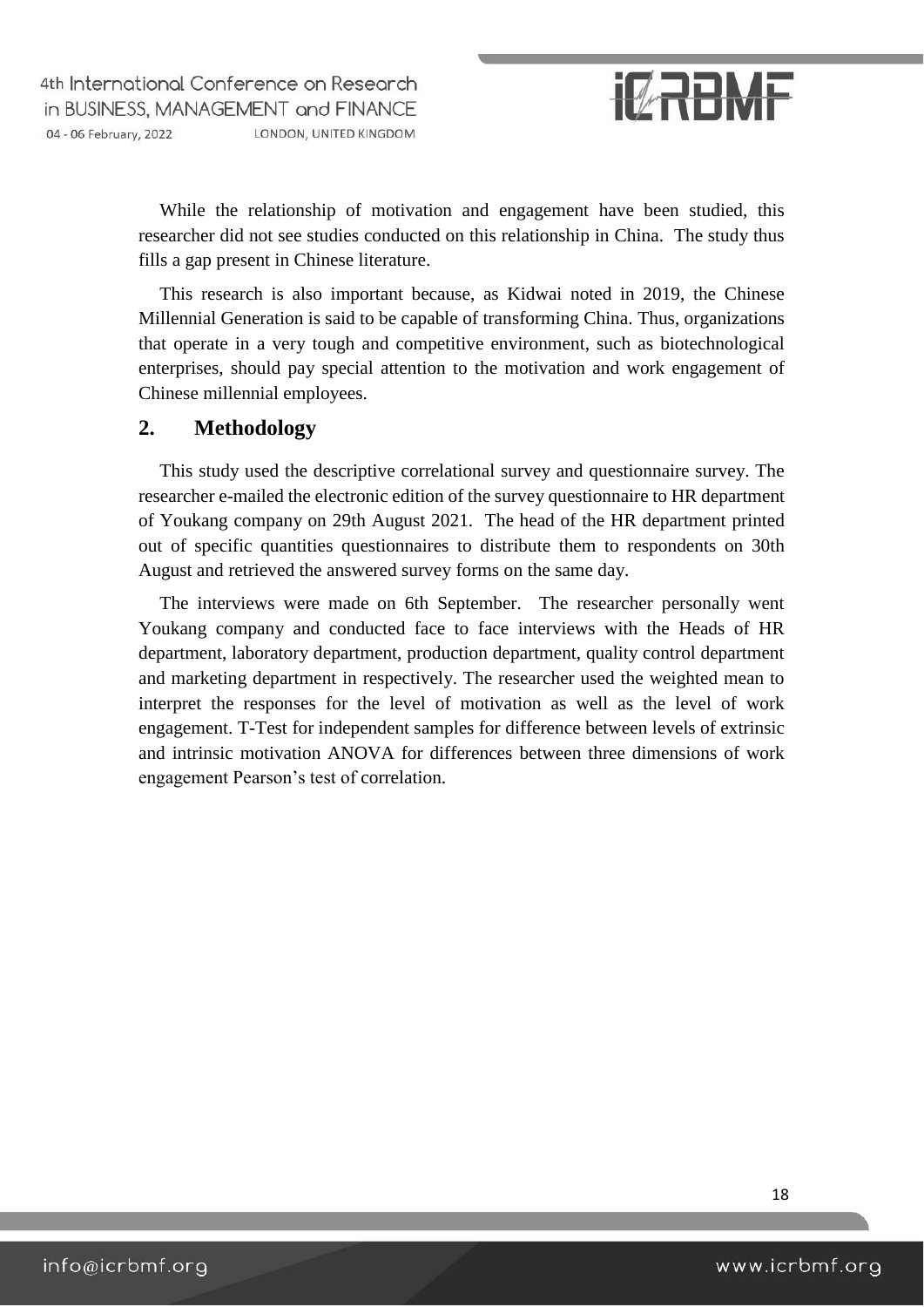# **IMRRANE**

### **3. Results and discussions**

The following sections discuss the results of the survey. The discussions are in the order of the research problems.

#### **3.1 Level of Extrinsic Motivation of the Millennial Employees**

Extrinsic motivation refers to behavior that is pushed by external rewards.Table 1 shows the level of extrinsic motivation of the employees.

| Factor                                                      | Weighted |                               |
|-------------------------------------------------------------|----------|-------------------------------|
|                                                             | Mean     | Interpretation                |
| 1. Leadership styles of superiors                           | 3.45     | Very high level of motivation |
| 2. Organization's commitment to professional<br>development | 3.44     | Very high level of motivation |
| 3. Comfortable physical work environment                    | 3.38     | Very high level of motivation |
| 4. Compensation                                             | 3.33     | Very high level of motivation |
| 5. Opportunities for career advancement                     | 3.26     | Very high level of motivation |
| 6.Job security                                              | 3.26     | Very high level of motivation |
| 7. Relationships with co-employees                          | 3.23     | High level of motivation      |
| Section mean                                                | 3.34     | Very high level of motivation |

*Table 1 :Level of Extrinsic Motivation of Millennial Employees* 

The millennial employees of Youkang company have a very high level of extrinsic motivation. This is seen in the over-all weighted mean value of 3.34. This means that the external factors provided by the company can strongly bring about very high levels of motivation to do work. This implies that the factors provided by the company are effective in motivating the employees. The very high level of motivation can be seen in the different work behaviors of the employees. The employees are seldom absent or tardy in coming to work.

Further analysis of the factors show that the leadership style of the management is able to produce the highest level of motivation. In the interviews conducted, the employees described their manager as knowledgeable, hard-working, and considerate. The managers act as coaches where they patiently teach employees how to do the tasks as needed. The managers practice open communication and the employees can approach them without hesitation and fear. They are confident of their manager's abilities to guide them so everyone can mutually share in the success of the department and organization.

The motivation is also very high with the organization's commitment to professional development. At Youkang company, employees are provided with opportunities to improve their knowledge and skills through attendance in conferences, seminars and workshops, and on-site training. These professional development activities help to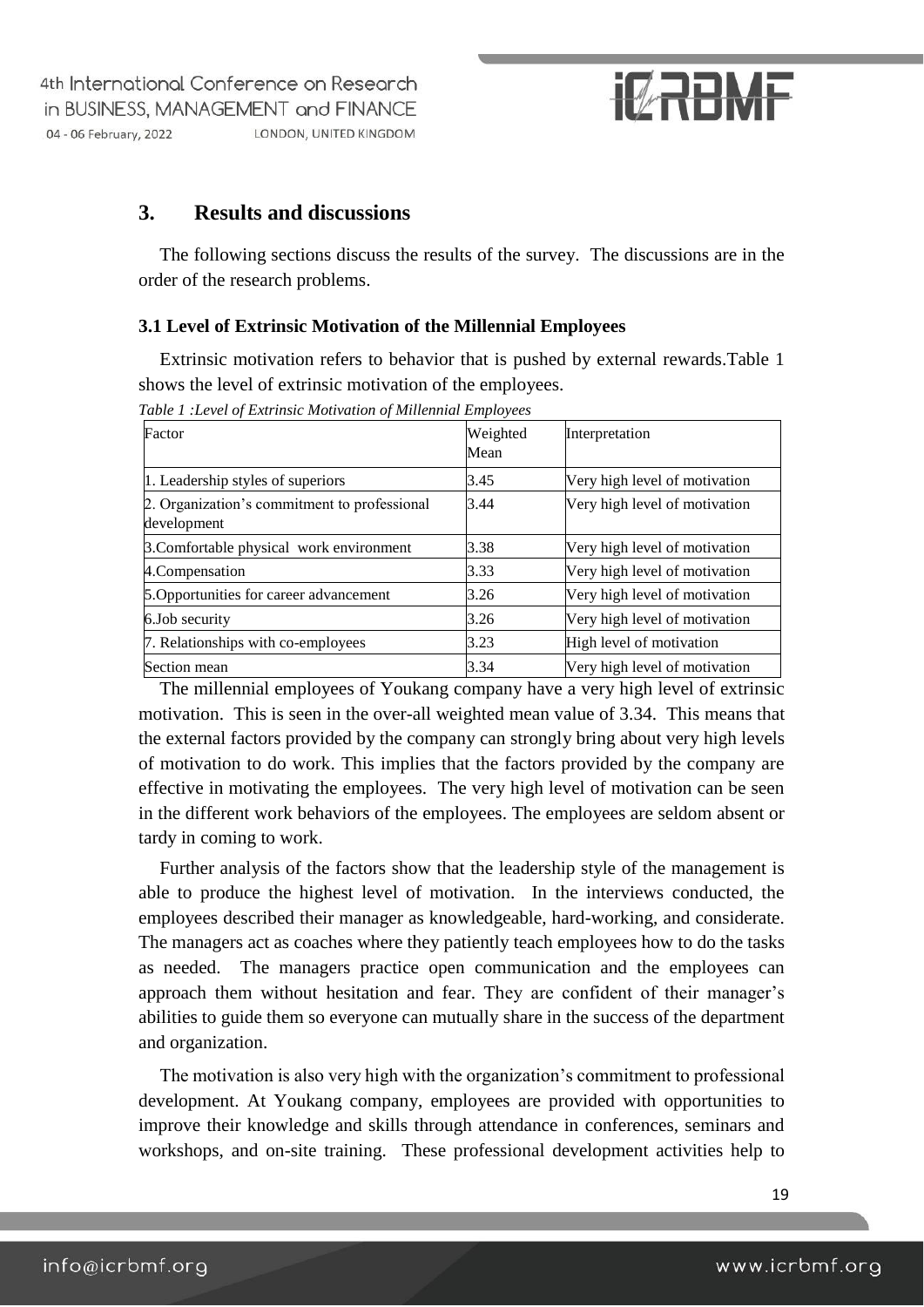

enhance if not maintain professional credentials such as academic degrees to formal coursework.

| Table 2: Level of Intrinsic Motivation of Millennial Employees |          |                               |
|----------------------------------------------------------------|----------|-------------------------------|
| Factor                                                         | Weighted | Interpretation                |
|                                                                | Mean     |                               |
| 1. Feeling of competence for the work I do                     | 3.40     | Very high level of motivation |
| 2. Recognition and feedback for the work I do                  | 3.38     | Very High level of motivation |
| 3. Meaningfulness of the work                                  | 3.33     | Very high level of motivation |
| 4. Opportunities to use skills                                 | 3.32     | Very high level of motivation |
| 5. Pride in the work I do                                      | 3.29     | Very high level of motivation |
| 6. The challenge of the work itself                            | 3.28     | Very high level of motivation |
| 7. Opportunities to do my work with autonomy                   | 3.28     | Very high level of motivation |
| 8. Knowing I am able to contribute to the goals of             | 3.21     | High level of motivation      |
| the organization                                               |          |                               |
| Section mean                                                   | 3.31     | Very high level of motivation |

#### **3.2 Level of Intrinsic Motivation of the Millennial Employees**

It can be inferred that the millennials of Youkang company have very high levels of motivation. This is shown by the section mean of 3.31 interpreted as very high level of intrinsic motivation. The work itself is capable of pushing them to work and accomplish tasks with high levels of energy, commitment, and enthusiasm.

Feeling competent in the work they do provide millennials with a very high level of motivation. This factor had the highest mean in the section. The employees of Youkang company feel competent because the Human Resource Policies ensure the best fit between the employee and the job. The feeling of competence is also reinforced by certification tests that the company provides. These tests measure the level of skills and knowledge the employee has about the task he is assigned to.

Feedback and recognition constitutes the factor with the second highest weighted mean. This factor motivates the employees to a very high level. In the Youkang company, feedback is given often by their department managers and these feedbacks add to the motivation of the employees.

Employees of Youkang company are very highly motivated by the meaningfulness of their work. The meaningfulness is derived from the knowledge that they produce supplements of infant formula. This is honorable work since children, the hope for the future, are their customers. The work is thus seen to have an impact on the community as well.

"Knowing I am able to contribute to the goals of the organization" had the lowest mean and is only able to bring about a high level of motivation. From the interviews with some employees, the researcher gathered that as the employees are not management staff, they feel that they are not in a position to directly contribute to the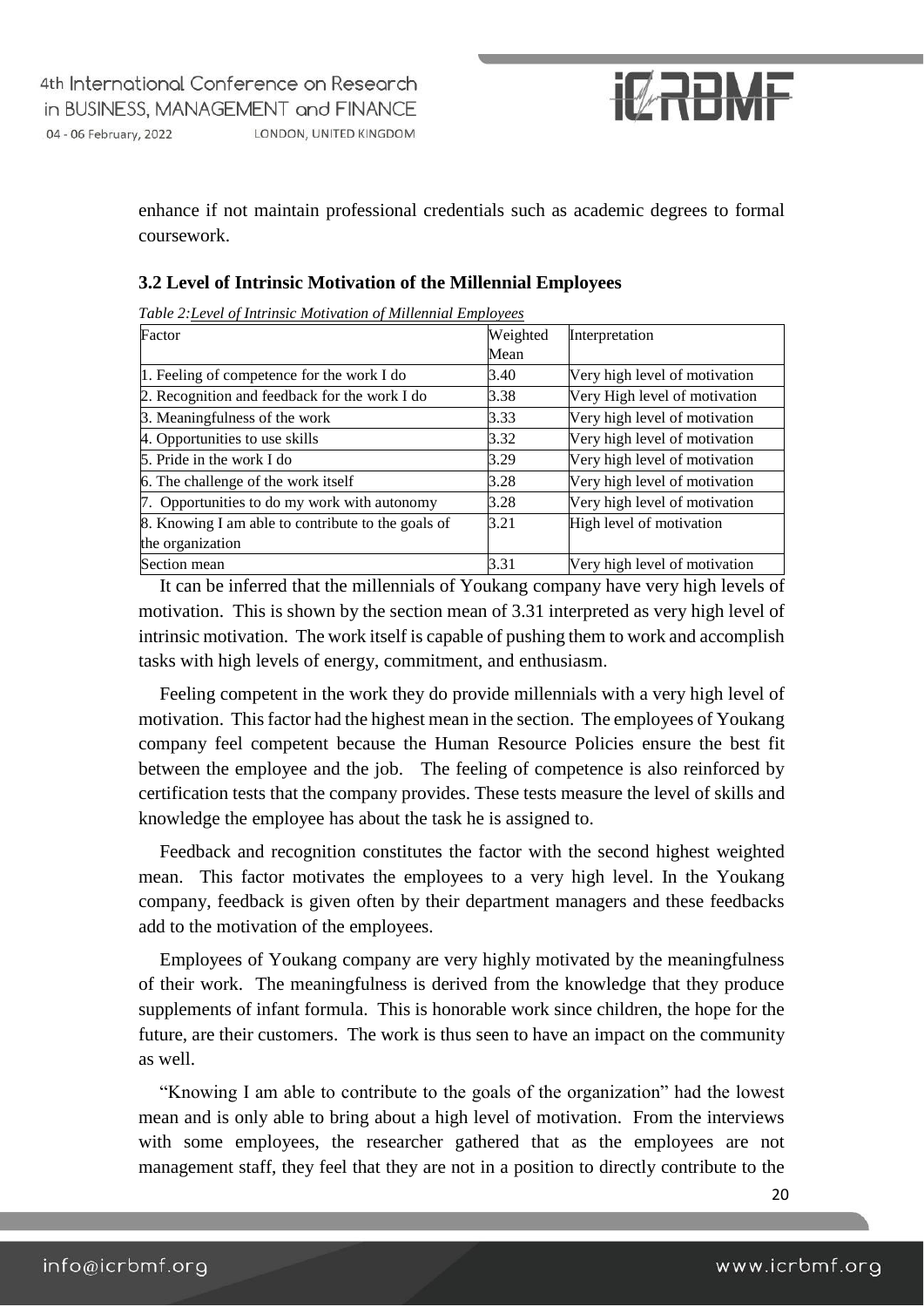

goals of the organization. The mean of 3.21, however, puts the level of motivation near the range limits of very high level of motivation.

#### **3.3 Level of Work Engagement along Vigor**

| <b>Behaviors</b>                                                    | Weighted Mean | Interpretation              |
|---------------------------------------------------------------------|---------------|-----------------------------|
| When I get up in the morning, I feel like going to<br>work.         | 3.45          | Very high level of<br>vigor |
| At my work I feel like bursting with energy.                        | 3.42          | Very high level of<br>vigor |
| At my job I feel strong and vigorous.                               | 3.42          | Very high level of<br>vigor |
| I can continue to work for long periods of time.                    | 3.39          | Very high level of<br>vigor |
| At my job, I am mentally resilient and can easily<br>accept changes | 3.39          | Very high level of<br>vigor |
| At my job, I always persevere, even when things do<br>not go well.  | 3.35          | Very high level of<br>vigor |
| Section mean                                                        | 3.40          | Very high level of<br>vigor |

*Table 3:Level of Work Engagement along Vigor* 

Mean of 3.40 indicates that the millennial employees have a very high level of vigor. They manifest the behaviors that indicate energy and resilience all the time. This is a positive finding and it implies a workforce that is highly engaged in their tasks. They are thus able to help the company meet targets and goals.

Feeling like going to work when one gets up in the morning has the highest mean score of 3.45. This implies that work is attractive for the millennials of Youkang company that it is something they want to do. When they get up in the morning, the thought of going to work does not discourage them. A check of the Youkang company attendance table, would show that there are no absences at all and just 2 or 3 three people were late every month.

#### **3.4 Level of Work Engagement along Dedication**

| <b>Behavior</b>                              | Weighted mean | Interpretation                |
|----------------------------------------------|---------------|-------------------------------|
| Time flies when I am at work.                | 3.44          | Very high level of dedication |
| I feel happy when I work intensively.        | 3.38          | Very high level of dedication |
| I am immersed in my work.                    | 3.33          | Very high level of dedication |
| When I work, I forget everything else around | 3.29          | Very high level of dedication |
| me.                                          |               |                               |
| I get carried away when I work.              | 3.21          | High level of dedication      |
| It is difficult to detach myself from my job | 3.05          | High level of dedication      |
| Section mean                                 | 3.28          | Very high level of dedication |

*Table 4:Level of Work Engagement along Dedication*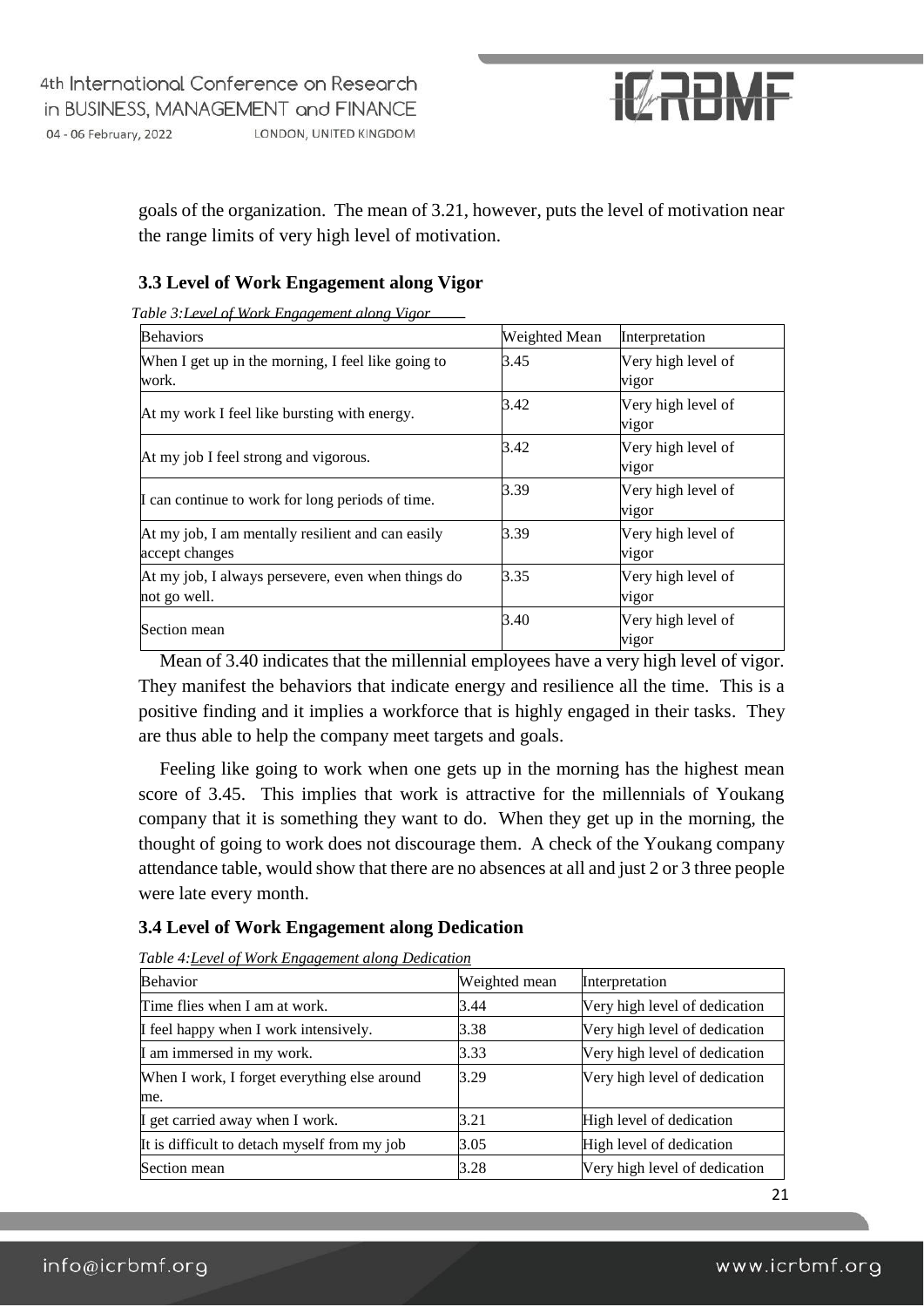

Millennial employees of Youkang company have a very high level of dedication as indicated by the section mean of 3.28. Many of the behaviors associated with dedication are shown all the time.

Among the behaviors is being so engrossed in their task they forget the time. The Y millennial employees are not clock watchers who are forever looking at the clock to see if they can go on break or go home.

In fact, it is because of the relaxed and comfortable work atmosphere that employees said they can work without feeling pressured and without having to beat deadlines that they are able to enjoy doing the task they forget about time.

Nevertheless, there are also some behaviors that are shown only most of the time instead of all the time. "Getting carried away when I work" and "Finding it difficult to detach myself from the job" give an interpretation of high level of dedication only. Youkang company employees interpreted being carried away as going beyond the level of authority they have to make decisions on the tasks they do.

This behavior of taking responsibility for making some decisions on their own can be attributed to the millennial trait. Millennials are free thinking and creative. However, this trait is tempered by the nature of the Youkang company which somehow restrains the millennial free-thinking spirit.

#### **3.5 Level of Work Engagement along Absorption**

The results of the survey of the millennial employees of Youkang company reveal that they have a very high level of absorption.

Employees are inspired by their job. According to interviews, working in a biotech company that uses unique and sophisticated technology to produce specialty foods and infant formula is inspiring. The mission of the company to provide better nourishment to infants and children is enough inspiration for the employees.

#### **3.6 Relationship of Extrinsic Motivation to the Dimensions of Work Engagement**

The researcher used Pearson's Correlation to determine if there is a relationship

between extrinsic motivation and the different dimensions of work engagement.

*Table 5:Relationship of Extrinsic Motivation and Dimensions of Work Engagement* 

| <b>Extrinsic Motivation</b> | Interpretation           |
|-----------------------------|--------------------------|
| 0.89                        | Strong relationship      |
| .).74                       | Strong relationship      |
| 9.91                        | Very strong relationship |
|                             |                          |

It can be seen that extrinsic motivation is positively correlated with all the dimensions of work engagement. The correlation is also strong to very strong. The null

22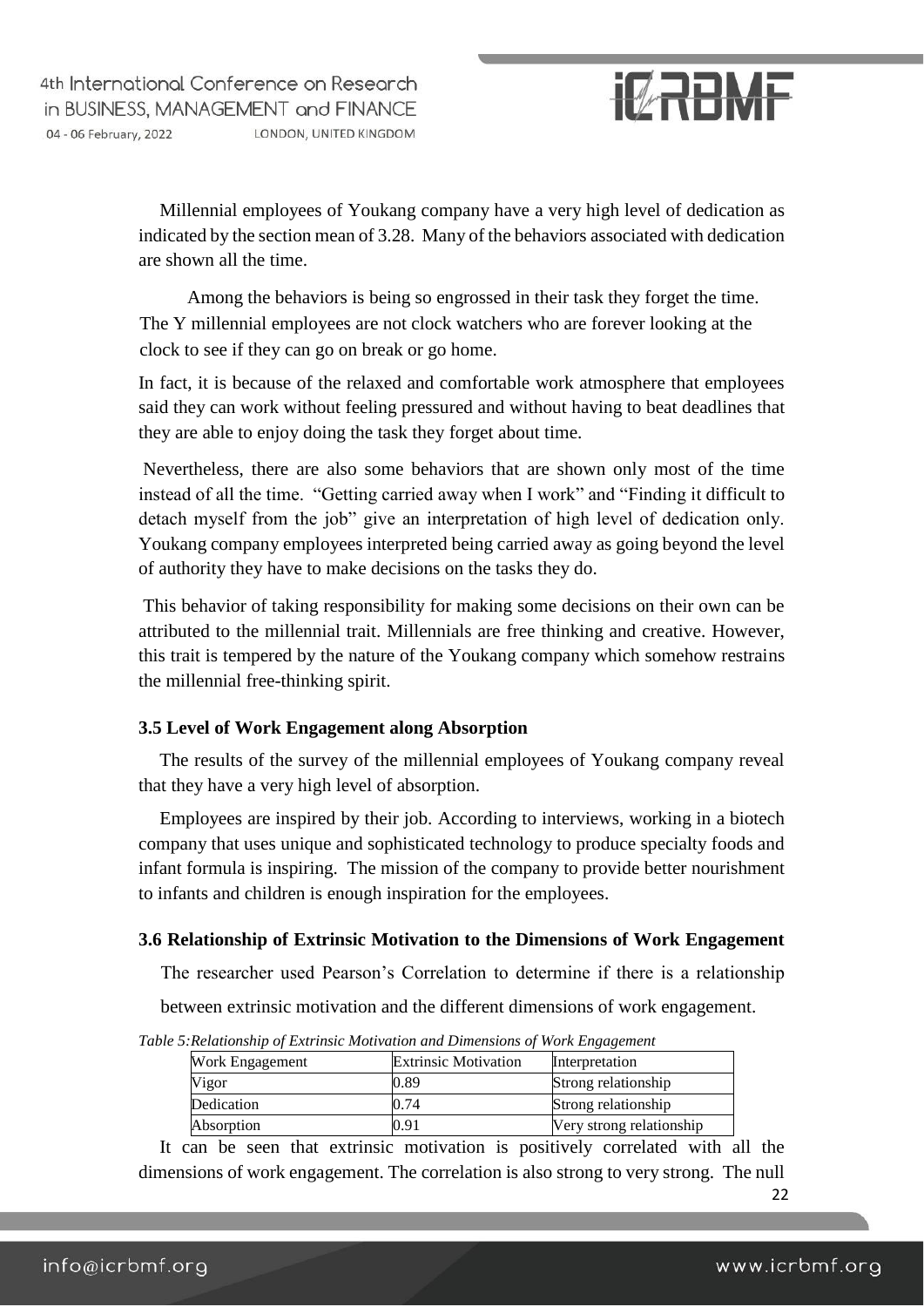

hypothesis that there is no correlation between extrinsic motivation and work engagement is rejected.

The findings imply that the factors that cause high extrinsic motivation and high levels of work engagement are similar. The correlation is strongest between extrinsic motivation and work absorption. It can be recalled that the concern with professional development was a factor that resulted in high levels of extrinsic motivation. It could be that the same factor also explains the high levels of work absorption. The training that the employees get make them more enthusiastic and inspired in their work. Hence the same factors for motivation and absorption result in the strong relationship between the two variables. The correlation between extrinsic motivation and vigor, motivation and absorption are both very strong. However, the relationship between extrinsic motivation and dedication is just strong. Among the three dimensions, dedication had the lowest weighted mean score though it is still interpreted as very high level. In the findings for extrinsic motivation, employees were only highly motivated by job security. The factor of job security may explain the level of dedication in terms of detaching oneself from the job.

#### **3.7 Relationship of Intrinsic Motivation to the Dimensions of Work Engagement**

Like the relationship of extrinsic motivation to the dimensions of work engagement, the r values also show that there is a very strong positive correlation between intrinsic motivation and the dimensions of work engagement.

The relationship is strong to very strong with all three dimensions. The hypothesis that there is no relationship is thus rejected. The very strong positive relationship implies that the factors that produce high levels of intrinsic motivation also produce high levels of work engagement along all three dimensions. When intrinsic motivation increases, the level of work engagement will also increase.

| Work Engagement | Intrinsic Motivation | Interpretation           |
|-----------------|----------------------|--------------------------|
| Vigor           | 0.90                 | Very strong relationship |
| Dedication      | 0.83                 | Strong relationship      |
| Absorption      | ).91                 | Very strong relationship |

*Table 6:Relationship of Intrinsic Motivation and Dimensions of Work Engagement* 

The study concluded that there is a positive relationship between intrinsic motivation and work engagement. The finding is likewise corroborated by the study of Ghosh,

In this particular study, creativity can be enhanced in the intrinsic factors of opportunities to use skills, opportunities to do work with autonomy, and the challenge of the work itself. These factors were all able to produce very high levels of intrinsic motivation and are the same factors that produce very high levels of work engagement.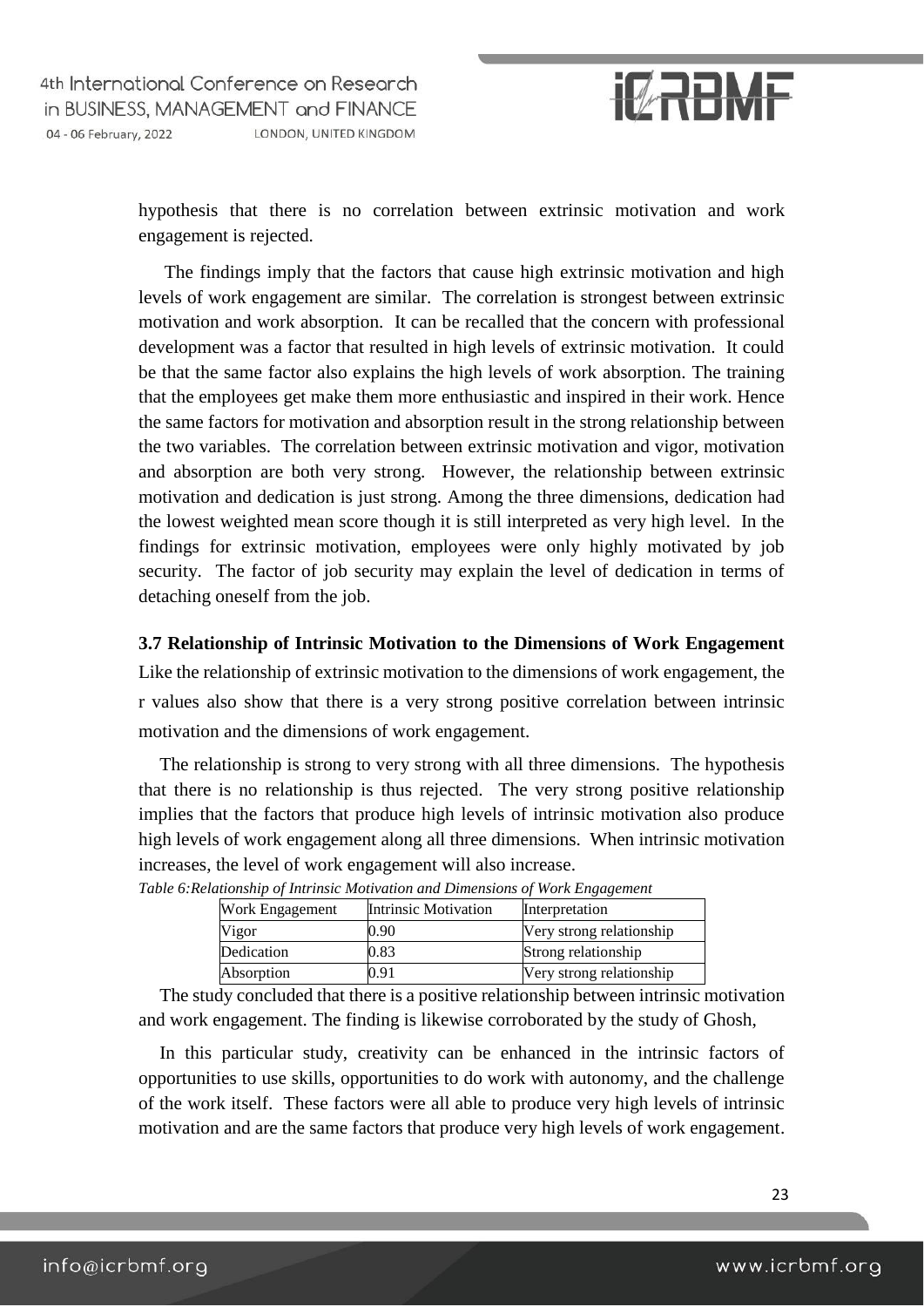

Work meaningfulness was one of the factors identified to bring about high levels of intrinsic motivation among the employees of Youkang company. As explained, the situation of working in a biotechnological company that provides quality food for among others, infants, make work meaningful and at the same time create the situation that allows high levels of vigor, dedication, and absorption.

Sum up, through the study, we find out that the millennial employees of Youkang company have a very high level of extrinsic and intrinsic motivation. There is no difference between the levels of extrinsic and intrinsic motivation among the millennial employees of Youkang company. The millennial employees of Youkang company have a very high level of vigor, dedication, and absorption. There are no differences among the levels of vigor, dedication, and absorption among the millennial employees of Youkang company. There is a very strong relationship between extrinsic motivation and the dimensions of vigor, dedication, and absorption of work engagement and between intrinsic motivation and the dimensions of vigor, dedication, and absorption of work engagement.

### **4. Conclusions and recommendations**

The findings of the study will be useful for the management of Youkang company as it will provide information needed for formulating motivational systems for their millennial employees. The employees will also become more aware of their own motivation preferences which can help in the personal growth. The results of the study may also be used by other companies with millennial employees in the improvement of their own systems of motivation. The Youkang company can also be made more aware of the work engagement of their millennials, awareness that can be used in creating work environments conducive not only to motivation but to work engagement as well. In the competitive biotech industry, quality processes and operations are enhanced when employees are retained and work slowdown or stoppages due to employees leaving the company are minimized. The results of the study can be used to create an environment that can retain millennial employees more successfully.

The Youkang company is able to provide the factors and conditions that can bring about very high levels of extrinsic and intrinsic motivation for the millennial employees. The environment, management, and conditions of Youkang company equally bring about the same level of extrinsic and intrinsic motivation for the millennial employees. Hence, there are no differences in levels of extrinsic and intrinsic motivation. The Youkang company is able to provide the factors and conditions that create high levels of work engagement among millennial employees. The millennial employees respond in the same way thus showing the same level of engagement along all its dimensions.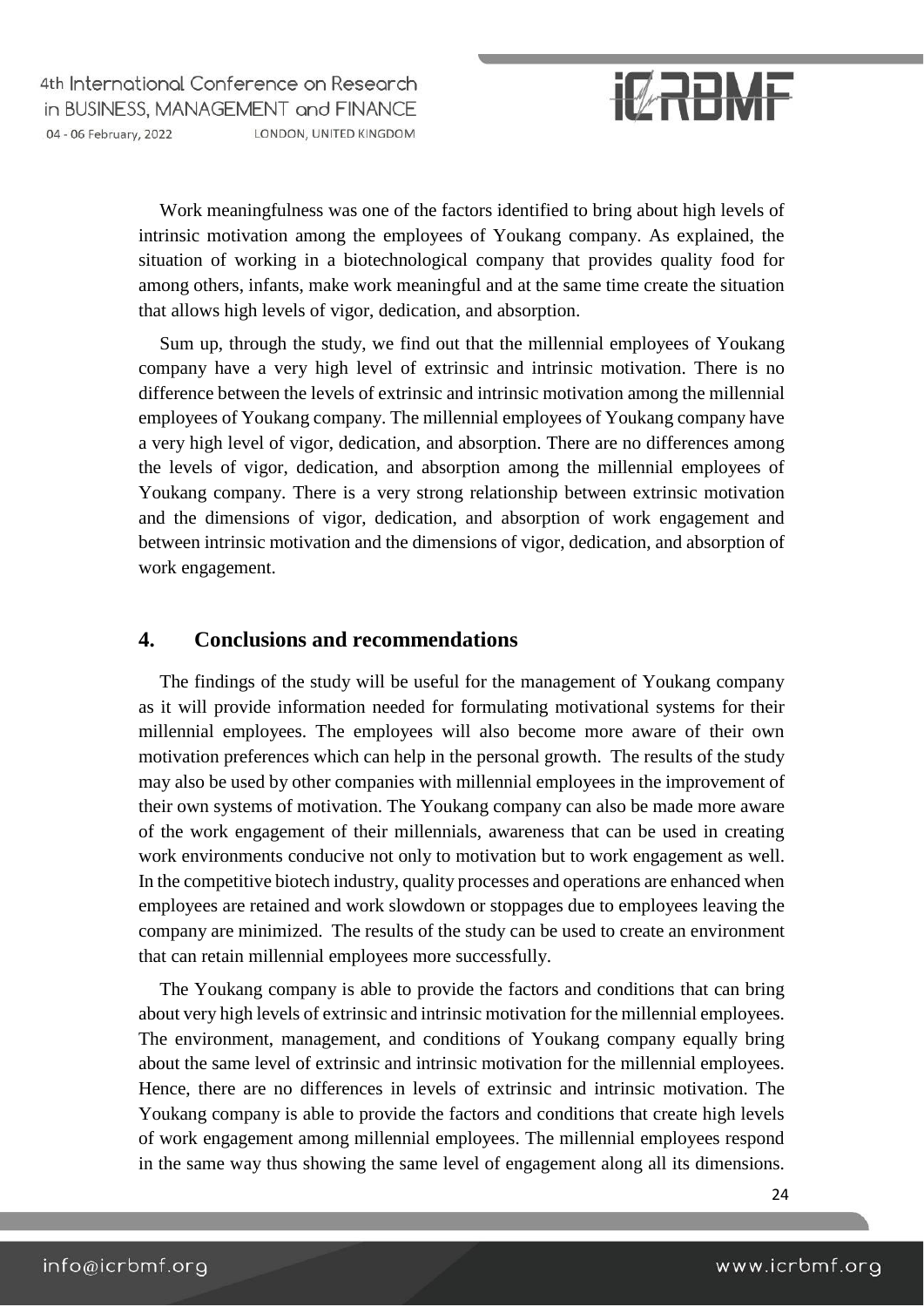

Hence, there are no differences in levels of the work engagement dimensions. The factors that bring about high levels of motivation and work engagement are similar. Hence the increase in the level of motivation is accompanied by an increase in the level of work engagement.

The researcher suggests that as leadership is an important motivating factor, create more opportunities for manager-employee interaction so as to enhance even more their ability to sustain high levels of motivation in the millennial employees. Design more training activities that will enhance competence and which can also bring higher levels of satisfaction as they contribute more successfully to the goals of the organization. Develop a reward and recognition program that will identify highly engaged employees to inspire other employees to enhance if not sustain high levels of work engagement. Regularly provide positive feedback to enhance work engagement. Continuously improve the physical, emotional, and psycho-social work environment to enhance both motivation and work engagement. Consider the model of motivation and work engagement in designing future employee programs.